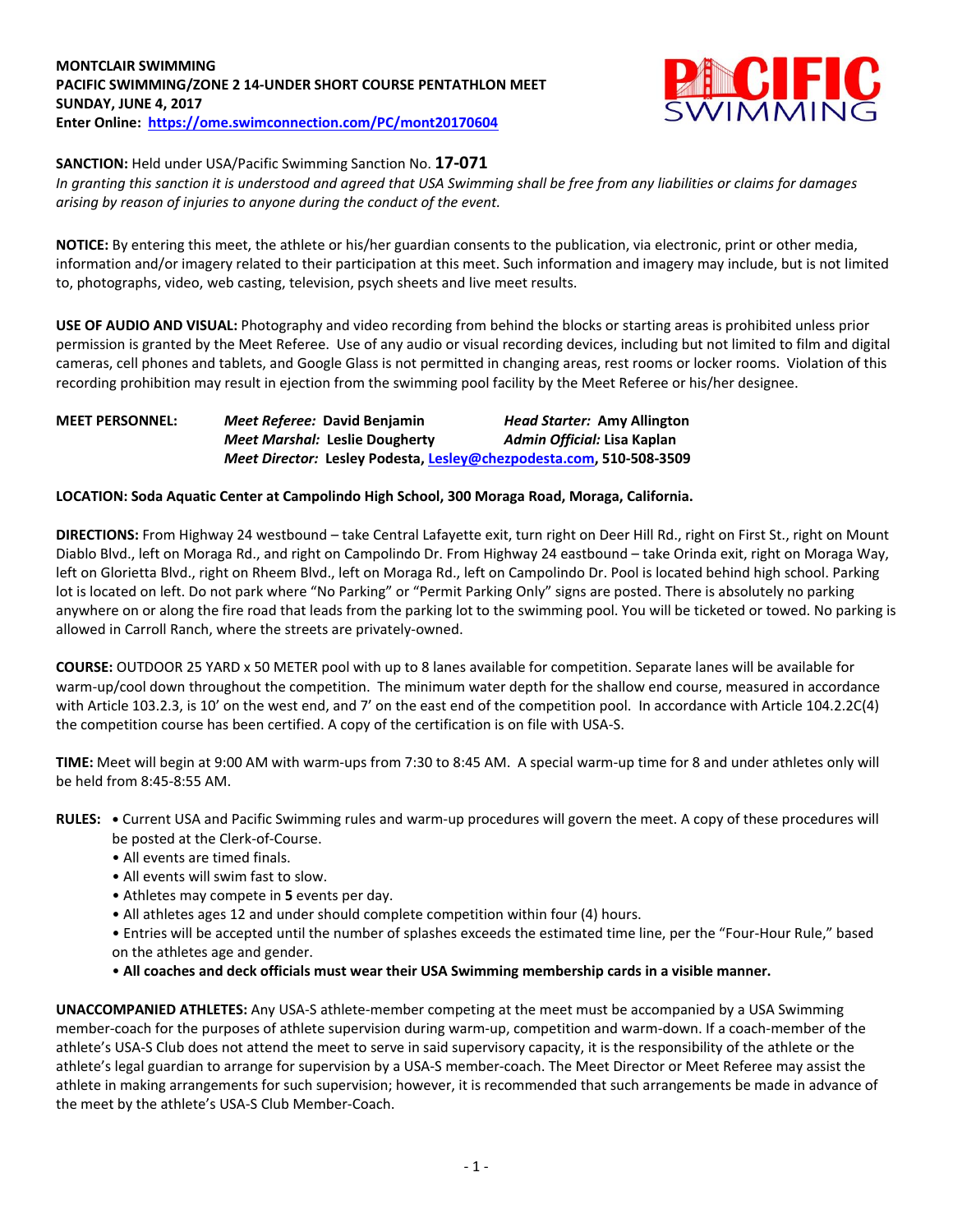**RACING STARTS:** Athletes must be certified by a USA-S member-coach as being proficient in performing a racing start, or must start the race in the water. It is the responsibility of the athlete or the athlete's legal guardian to ensure compliance with this requirement.

**RESTRICTIONS:** • Smoking and the use of other tobacco products is prohibited on the pool deck, in the locker rooms, in spectator

seating, on standing areas and in all areas used by athletes, during the meet and during warm-up periods.

- Sale and use of alcoholic beverages is prohibited in all areas of the meet venue.
- No glass containers are allowed in the meet venue.
- No propane heater is permitted except for snack bar/meet operations.
- All shelters must be properly secured.
- Changing into or out of swimsuits other than in locker rooms or other designated areas is prohibited.

• Destructive devices, to include but not limited to, explosive devices and equipment, firearms (open or concealed), blades, knives, mace, stun guns and blunt objects are strictly prohibited in the swimming facility and its surrounding areas. If observed, the Meet Referee or his/her designee may ask that these devices be stored safely away from the public or removed from the facility. Noncompliance may result in the reporting to law enforcement authorities and ejection from the facility. Law enforcement officers (LEO) are exempt per applicable laws.

 Operation of a drone, or any other flying apparatus, is prohibited over the venue (pools, athlete/coach areas, spectator areas and open ceiling locker rooms) any time athletes, coaches, officials and/or spectators are present.

**ELIGIBILITY:** • Athletes must be current members of USA-S and enter their name and registration number on the meet entry card as they are shown on their Registration Card. If this is not done, it may be difficult to match the athlete with the registration and times database. The meet host will check all athlete registrations against the SWIMS database and if not found to be registered, the Meet Director shall accept the registration at the meet (a \$10 surcharge will be added to the regular registration fee). Duplicate registrations will be refunded by mail.

• Entries with **"NO TIME" will be REJECTED**.

• Entry times submitted for this meet may be checked against a computer database and may be changed in accordance with Pacific Swimming Entry Time Verification Procedures.

- Disabled athletes are welcome to attend this meet and should contact the Meet Director or Meet Referee regarding any special accommodations on entry times and seeding per Pacific Swimming policy.
- The athlete's age will be the age of the athlete on the day of the meet.

**ENTRY PRIORITY:** Meet entries will not be accepted any earlier than **May 1, 2017***.* Entries from members of "year round" Zone 2 clubs postmarked or entered online by 11:59 p.m. on May 8, 2017 will be given 1<sup>st</sup> priority acceptance. Entries from members of all Zone 2 clubs (year round and seasonal) postmarked or entered online between 12:00 am **May 8, 2017** and 11:59 pm **May 15, 2017** will be given 2<sup>nd</sup> priority acceptance All entries from Zone 2, all other Pacific LSC Zones and other LSC's, either postmarked, entered online, or hand delivered by the entry deadline will be considered in the order that they were received. In addition to Zone 2 clubs, athletes who are members of or train with North Bay Aquatics (NBA) may enter during the entry priority period. **NOTE: Each unregistered athlete must come with (1) a completed USA Swimming registration form and (2) a check for \$83 made payable to "Pacific Swimming" or cash.**

**ENTRY FEES:** \$4.00 per event plus a \$10.00 participation fee per athlete. Entries will be rejected if payment is not sent at time of request. No refunds will be made, except mandatory scratch downs.

**ONLINE ENTRIES:** To enter online go to **<http://ome.swimconnection.com/pc/mont20170604>** to receive an immediate entry confirmation. This method requires payment by credit card. Swim Connection, LLC charges a processing fee for this service, equal to \$1 per athlete plus 5% of the total Entry Fees. Please note that the processing fee is a separate fee from the Entry Fees. If you do not wish to pay the processing fee, enter the meet using a mail entry. **Entering online is a convenience, is completely voluntary, and is in no way required or expected of an athlete by Pacific Swimming.** Online entries will be accepted through **Wednesday**, **May 24, 2017.**

**MAILED OR HAND DELIVERED ENTRIES**: Entries must be on the attached consolidated entry form. Forms must be filled out completely and printed clearly with athlete's best time. Entries must be postmarked by midnight, Monday, **May 22, 2017** or hand delivered by 10:00 p.m. **Wednesday, May 24, 2017**. No late entries will be accepted. Requests for confirmation of receipt of entries should include a self-addressed envelope.

#### **Make check payable to**: **Montclair Swim Team**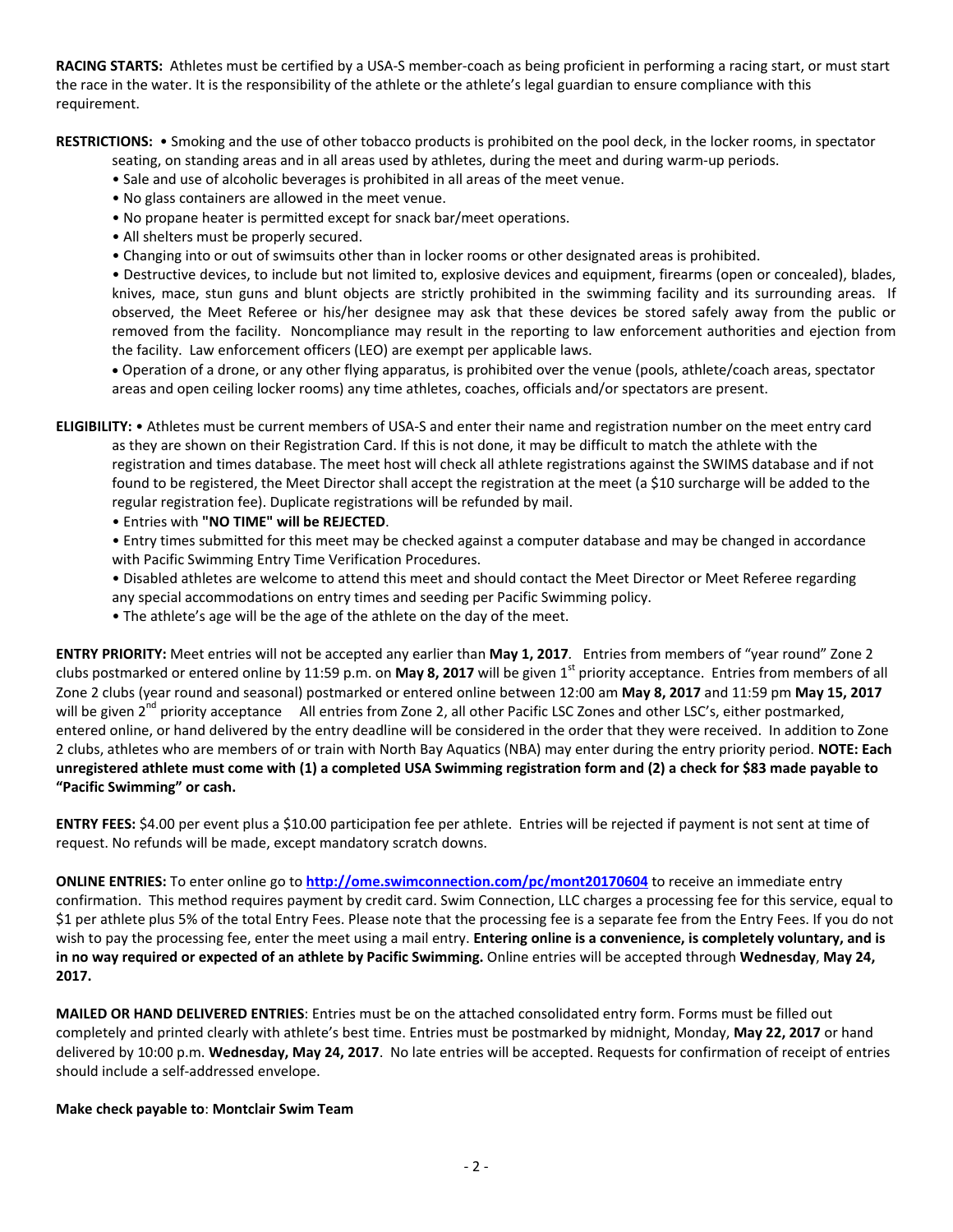**CHECK-IN:** The meet will be deck seeded. Athletes must check-in at the Clerk-of-Course. No event shall be closed more than 30 minutes before the scheduled start of the session. Close of check-in for all individual events shall be no more than 60 minutes before the estimated time of the start of the first heat of the event. Athletes who do not check in will not be seeded and will not be allowed to compete in that event.

**SCRATCHES:** Any athletes not reporting for or competing in an individual timed final event that they have checked in for shall not be penalized.

**AWARDS:** Heat Winner ribbons will be awarded in all events. Distinctive awards will be given to girls and boys with the top eight (8) cumulative times for the 8&U group and for each single age thereafter. Athletes must successfully complete all 5 events in order to be eligible for these awards. All awards must be picked up during the course of the meet; awards will not be delivered or mailed. This meet does not provide medals for new "A" times.

**ADMISSION:** Free. A meet program will be available for a reasonable fee.

**SNACK BAR & HOSPITALITY:** A snack bar will be available throughout the competition. Coaches and working deck officials will be provided lunch. Hospitality will serve refreshments to timers and volunteers.

**MISCELLANEOUS:** No overnight parking is allowed. Facilities will not be provided after meet hours.

**MINIMUM OFFICIALS:** The Meet Referee shall conduct an inventory of Officials and shall compare the number of athletes entered against the number of Officials that worked representing each club per day of the meet. Those clubs that have not provided sufficient Officials in a day of the meet, in accordance with the table below, will be fined \$100 per missing Official per day.

| Club athletes entered in session | Trained and carded officials requested |
|----------------------------------|----------------------------------------|
| $1 - 10$                         |                                        |
| $11 - 25$                        |                                        |
| $26 - 50$                        |                                        |
| $51 - 75$                        |                                        |
| 76-100                           |                                        |
| Every 20 Athletes over 100       |                                        |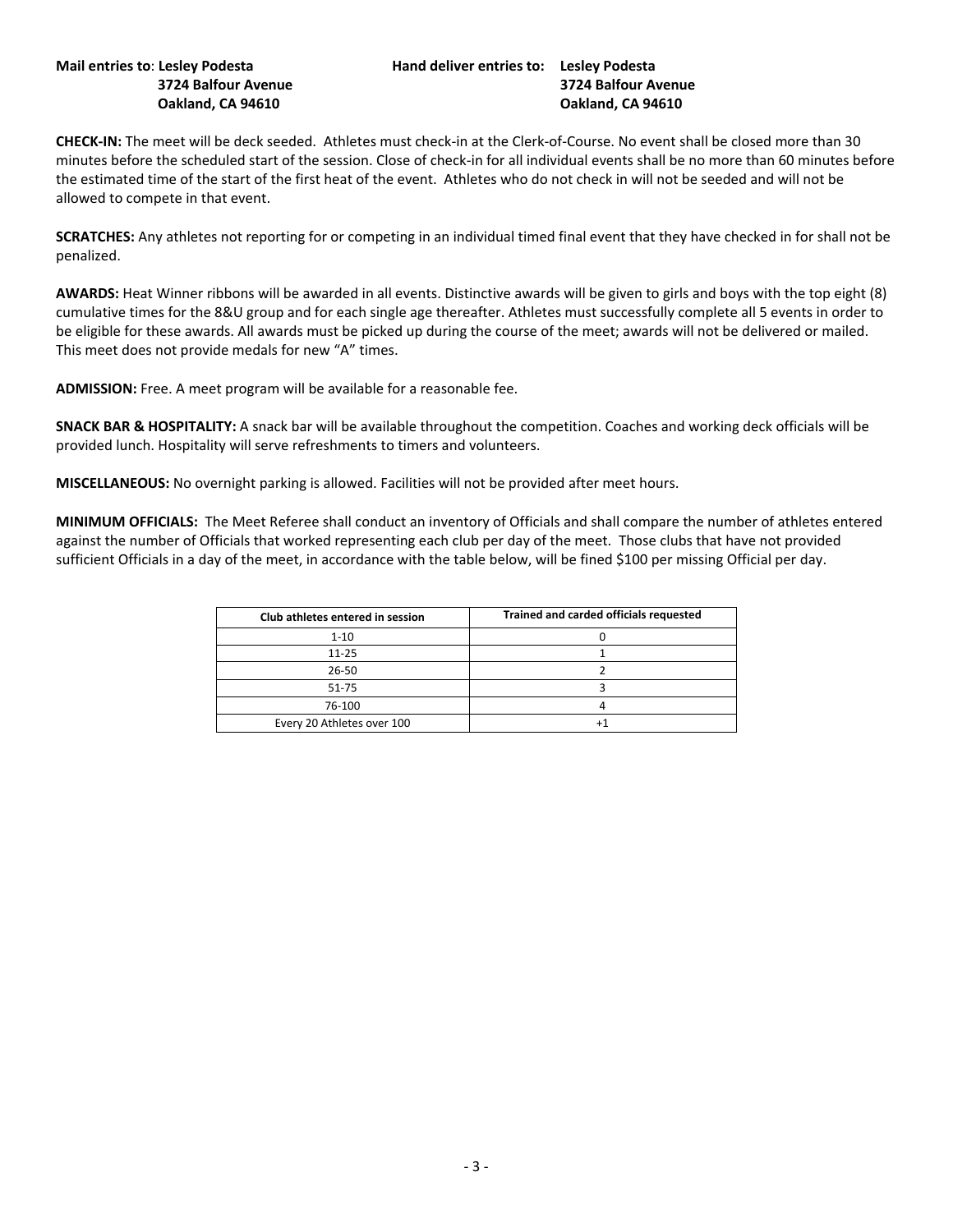#### **EVENT SUMMARY**

| Sunday, June 4, 2017 |               |               |                |  |  |  |  |
|----------------------|---------------|---------------|----------------|--|--|--|--|
| 8-Under              | $9 - 10$      | $11 - 12$     | 13-14          |  |  |  |  |
| 50 Free              | 50 Free       | 100 Free      | 100 Free       |  |  |  |  |
| 25 Fly               | <b>50 Fly</b> | <b>50 Fly</b> | <b>100 Fly</b> |  |  |  |  |
| 25 Back              | 50 Back       | 50 Back       | 100 Back       |  |  |  |  |
| 25 Breast            | 50 Breast     | 50 Breast     | 100 Breast     |  |  |  |  |
| 100 IM               | 100 IM        | 100 IM        | 100 IM         |  |  |  |  |

## **EVENT TABLE**

| Sunday, June 4, 2017 |                  |              |                     |  |  |  |  |
|----------------------|------------------|--------------|---------------------|--|--|--|--|
| <b>GIRLS Event #</b> | <b>Age Group</b> | <b>Event</b> | <b>BOYS Event #</b> |  |  |  |  |
| 1                    | 13-14            | 100 Free     | 2                   |  |  |  |  |
| 3                    | $11 - 12$        | 100 Free     | 4                   |  |  |  |  |
| 5                    | $9 - 10$         | 50 Free      | 6                   |  |  |  |  |
| 7                    | 8-Under          | 50 Free      | 8                   |  |  |  |  |
| 9                    | 13-14            | 100 Fly      | 10                  |  |  |  |  |
| 11                   | $11 - 12$        | 50 Fly       | 12                  |  |  |  |  |
| 13                   | $9 - 10$         | 50 Fly       | 14                  |  |  |  |  |
| 15                   | 8-Under          | 25 Fly       | 16                  |  |  |  |  |
| 17                   | $13 - 14$        | 100 Back     | 18                  |  |  |  |  |
| 19                   | $11 - 12$        | 50 Back      | 20                  |  |  |  |  |
| 21                   | $9 - 10$         | 50 Back      | 22                  |  |  |  |  |
| 23                   | 8-Under          | 25 Back      | 24                  |  |  |  |  |
| 25                   | 13-14            | 100 Breast   | 26                  |  |  |  |  |
| 27                   | $11 - 12$        | 50 Breast    | 28                  |  |  |  |  |
| 29                   | $9 - 10$         | 50 Breast    | 30                  |  |  |  |  |
| 31                   | 8-Under          | 25 Breast    | 32                  |  |  |  |  |
| 33                   | $13 - 14$        | 100 IM       | 34                  |  |  |  |  |
| 35                   | $11 - 12$        | 100 IM       | 36                  |  |  |  |  |
| 37                   | $9 - 10$         | 100 IM       | 38                  |  |  |  |  |
| 39                   | 8-Under          | 100 IM       | 40                  |  |  |  |  |

# **Athletes must enter all five (5) events in their age group.**

All events will be seeded and swum from fastest to slowest.